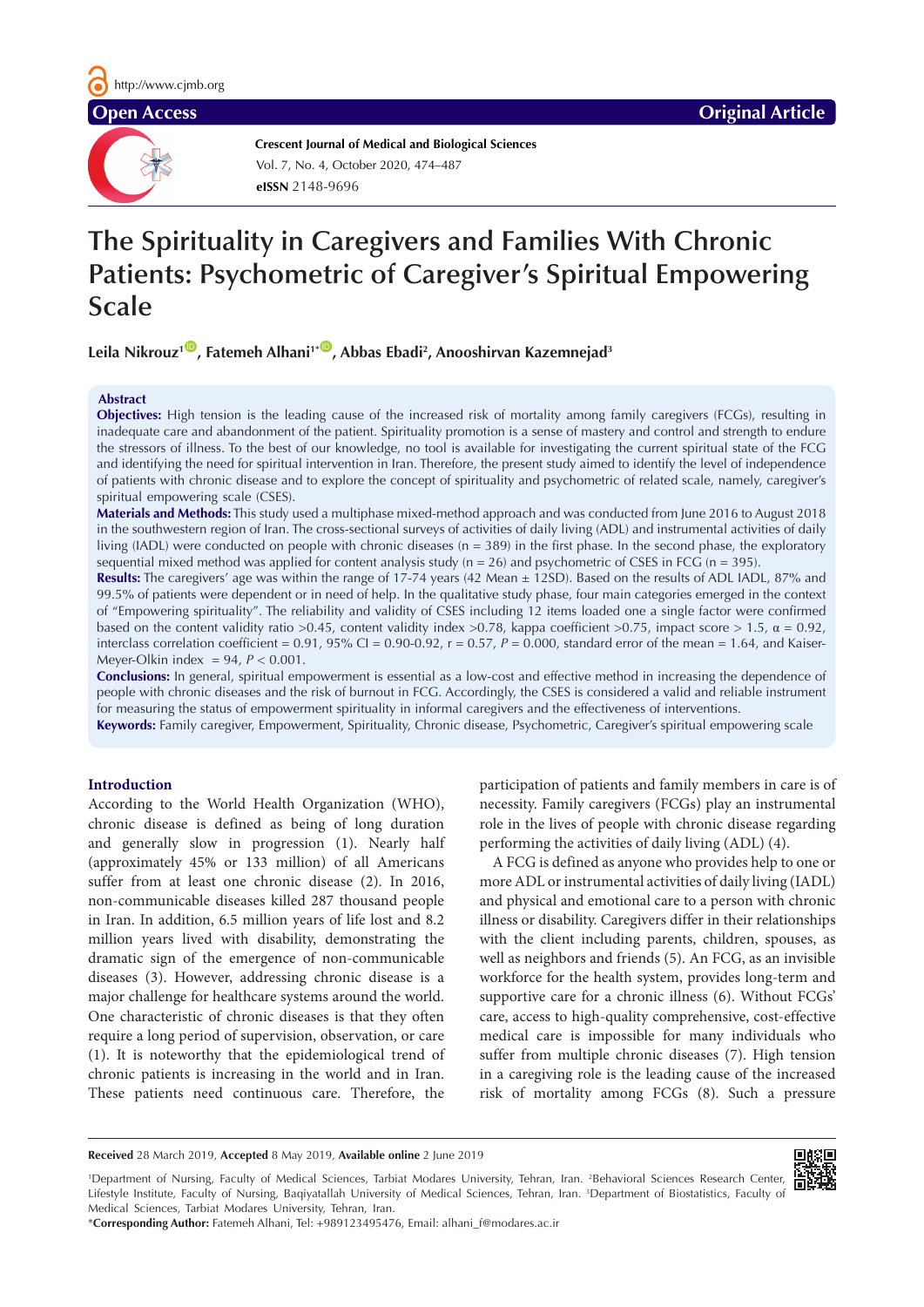reduces the continuance of good care, and ultimately, lead to inadequate care and abandonment of the patient (9). Patients' health depends on the ability of FCGs as a significant component of social or family resources (10). Caregivers must have different abilities to respond to the continuation of care for a long process. Thus, it is necessary to provide help for the FCG in coping with the role of caring (11). Caregivers with low levels of spirituality may be at the risk of greater levels of burden, anxiety, and stress (12). Faith is an aspect of self-care for caregivers and helps them to provide hope and strength in order to continue the course of life (11). More precisely, spiritual and religious beliefs and practices often give patients and family members a sense of mastery and control and strength to endure the stressors of illness, and affect their ability to cope with the loss (13). Spirituality and religiosity offer the caregiver and family members' greater emotional, spiritual, and social support (11). Further, high levels of spirituality can serve as a protective buffer from negative mental health outcomes (12). Spirituality is not separate from the somatic or mental aspects of people but provides an integrating power. Furthermore, it affects moods, motivations, and behaviors (14) and leads to hope and less perceived stress, and ultimately, contributes to increased well-being. Moreover, spirituality is directly and positively related to well-being (15). An individual's relationship with Allah is the focal point of Islamic spirituality. Allah is Mighty and Wise and a source of all perfections and His presence is evident for believers. These references support the proposition that Allah is always present and can be called upon in times of threat. Additionally, it is believed that Allah provides security and protection in times of danger (16). A fundamental issue in the empowering process is the formation of a trusting relationship, and as a result, caregivers feel that they are not being abandoned or left alone in the caring process (17). In the Islamic view, biological, psychological, and social dimensions cannot function properly or reach their maximum capacity without the spiritual dimension (18). Therefore, spirituality is a necessary dimension for having a comprehensive perspective in order to provide proper care to the patient (19). Spirituality has different meanings with respect to the philosophical and cultural context and has a dynamic nature over time (20). Additionally, it is the driving force that acts as a source of inner power based on the meaning and purpose of life (21). According to Islamic thinking, obeying God's orders increases humans' knowledge about their capabilities because they apply a greater source of information (i.e., their creator) (22). Similarly, spiritual health is one of the dimensions of health, and caregivers need adequate spiritual capacity for its promotion. Therefore, the recognition of the concept of spirituality is required for understanding the concept of caregivers' spirituality. According to Islam, the nurse's responsibility in the spiritual aspects of care is as important as other dimensions (23).

#### **Objectives**

The purpose of this study was to assess the ability of patients to perform ADL and IADL in order to explore the concept of spirituality and psychometric of the related scale, namely, caregiver's spiritual empowering scale (CSES).

#### **Materials and Methods**

The current study was conducted using exploratory sequential multiphase mixed methods including two phases. The researcher designed the quantitative study in the first phase, encompassing a cross-sectional survey, and then in the second phase, exploratory sequential mixed methods started with a qualitative phase, followed by a quantitative phase. A multiphase mixed-method provides a more comprehensive understanding of a research problem. These projects may go back and forth between quantitative, qualitative, and mixed-method studies (24). In the first phase, a cross-sectional study was conducted to assess the ability of patients regarding performing ADL and IADL.

The second phase exploratory sequential mixed method encompassed two stages and the first stage had two steps. In this step, the research team conducted qualitative research by a deep interview with the caregivers in order to explore the concept of spirituality by their caring experience. Data were analyzed by content analysis, and in another step, the obtained data from content analysis built an initial pool. In the second stage, the applied mixed method psychometric included validity, consistency, and reliability.

# Setting and Samples

This study was done from June 2016 to August 2018 in different environments including specialized clinics, three community health service center, the hospital, and the home environment of the southwestern region of Iran. In this study, family caregivers with experience in caring for chronic patients were selected. These diseases include myocardial infarction, asthma, stroke, hypertension, diabetes and people undergoing hemodialysis, as common chronic diseases mentioned in the National Document for Prevention and Control of Non-Communicable Diseases 2015-2025 of the Islamic Republic Iran (3). The caregiver was introduced as the main caregiver through the appointments with the patient, family, or the healthcare staff. In the first phase, the ADL and IADL questionnaires were given to 389 patients with chronic diseases who were selected by a purposeful sampling method. In the second phase, 26 caregivers (i.e., 19 FCGs to complete the information gap, three chronic patients, and four nurses) participated in the qualitative study in order to achieve information saturation. As regards the psychometric scale, 10 caregivers and five nurses were involved in checking face validity, 17 expert specialists invented in content validity ratio and content validity index, and 54 caregivers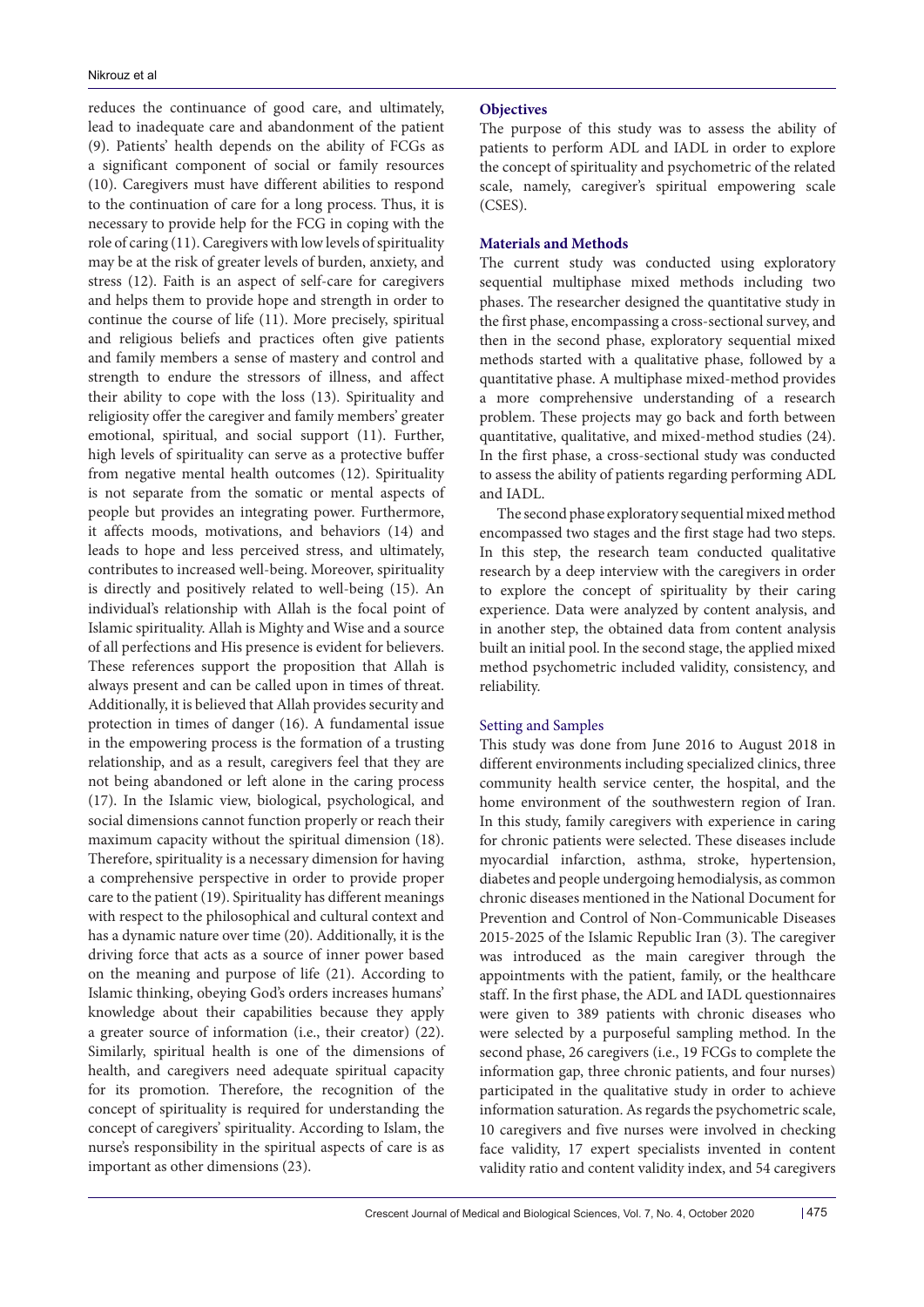completed the initial scale in the item analysis process. Finally, 395 caregivers completed the scale, along with the measures of construct validity.

#### Measures

In the first phase, the ADL and IADL scales were completed to assess participants' daily activities (25). The content validity index was more than 0.82 for both ADL and IADL. In addition, the sensitivity and specificity of ADL and IADL were 0.75 and 0.96, respectively. Further, Cronbach's alpha and interclass correlation coefficient (ICC) were more than 0.75. The overall ADL index ranged from 0 to 14 (0-6, 7-10, and 11-14 for "Cannot do: Dependent", "Needs Help", and "Independent" options, respectively) and that of the IADL questionnaire was in the range of 0-16 (0-8, 9-13, and 14-16 for "Dependent", "Needs Help", and "Independent, respectively).

In the second phase, a structure-free in-depth interview was done in a safe and quiet room with an open question after the warming questions (i.e., "Please describe your experiences about caring for patients") to study and discover participants' experiences. During the interview, caregivers, as the key participants related with the family members, were asked to answer the question *"How do you deal with problems in taking care of the patient?"* Then, probe questions were used to explore participants' experiences and to deepen the interview. Next, the interview proceeded with targeted questions related to spirituality, followed by an unstructured interview asking "Please describe with more examples about the concept of thanksgiving, when you experience the Lord's grace", God's presence in the favor and meaning of life". Nurses as general participants were asked to explain their experiences about the role of the spirituality of FCGs regarding their care. The patient was asked to explain how the FCGs cared for him. The interviews were accurately recorded and considered as a unit of analysis. This process was continued until reaching data saturation. In addition, interviews were conducted in the local accents of participants and then were typed in Persian and reviewed frequently. After the random confirmation of the text, several interviews with the main participants and the approval of the research group were translated into English and edited by a native translator. The main criterion for the duration of the interview was the tolerance, information, willingness, and agreement of the participants.

In the second phase, the quantitative study was followed by the face and content validity, and item analysis. In the construct validity phase, 395 FCGs were selected by a proposed sampling technique after the researcher's permission and explanations regarding the study purpose. The research tools included demographic information, ADL and IADL scales, and CSES for people with chronic disease.

Further, the inclusion criteria were showing a tendency for participating in research, receiving care for chronic disease for at least six months. On the other hand, individuals were excluded if they did not complete the questionnaire and received an ADL score of ≥11 and an IADL score of ≥14.

#### Data Analysis

In this cross-sectional study, descriptive and inferential statistics (SPSS, version 16) were applied to analyze data regarding the ability of patients with chronic disease for performing ADL and IADL.

#### *Qualitative Content Analysis Study*

Using the approach by Hsieh and Shannon, data analysis started with reading all data repeatedly to achieve immersion and obtain a sense of the whole as one would read a novel. Then, data were read word by word to derive codes by highlighting the exact words from the text to indicate a sense of spirituality in order to capture key thoughts or concepts in the form of the meaning unit by making notes of his or her first impressions, thoughts, and initial analysis. As this process continues, some labels emerge for the codes reflecting the key thought. These often come directly from the text and then become the initial coding scheme. Then, the codes are sorted into categories based on how different codes are related (26).

#### *Validity and Reliability*

#### *a. Face Validity*

The face validity was assessed on the target group or the key participants considering the difficulty in understanding the items, inaccuracy in the meanings, and inappropriateness, modifying the vagueness of the phrases, and finally, calculating the impact score in quantitative face validity (acceptable, impact score >1.5) (27).

#### *b. Content Validity*

 In qualitative content validity, all the items of the scale were reviewed with regard to grammar correctness, appropriate usage of words, phrases, and clauses, the proper placement of phrases, and proper scoring by the specialist nurse and psychometric instructors. To determine the content validity index (CVI), 17 items were separately assessed in terms of relevance, clarity, and simplicity on a 4-point Likert-type scale (the acceptable range was CVI > 0.78). Furthermore, the SCVI/Ave was calculated based on the average of CVI scores (the acceptable range was >0.9). Moreover, the acceptable content validity ratio was >0.45 for determining the necessity of each item. Eventually, Kappa with a minimum of >0.75 was used to decide on keeping the modified item, and SPSS (version 16.0) was calculated for statistical analyses (28,29).

# *c. Construct Validity*

The KMO index and Bartlett test of sphericity were calculated to indicate the adequacy of data for factor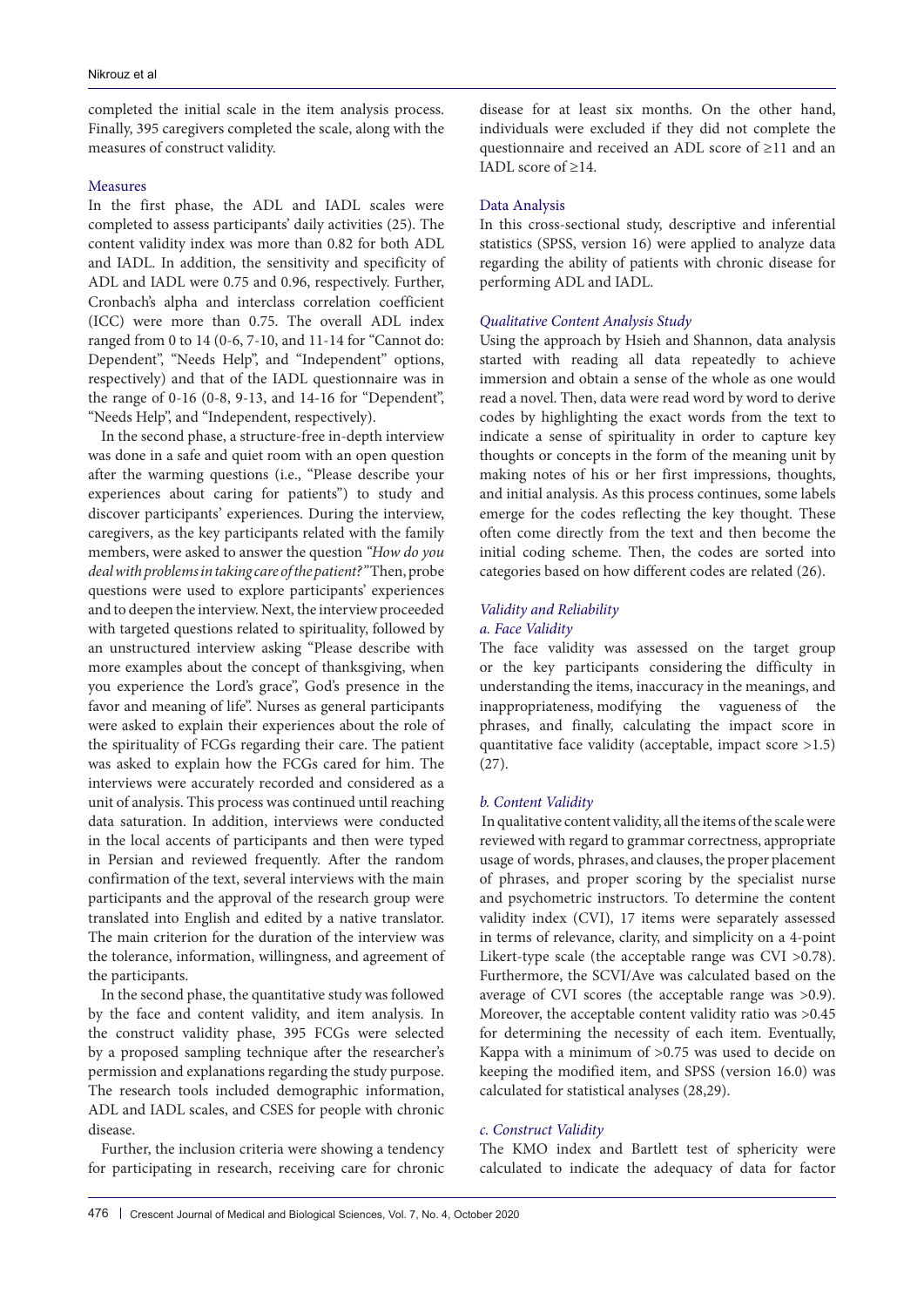analysis ( $P < 0.001$ ). In factor analysis, KMO index  $> 0.9$ and a significant Bartlett test (*P* < 0.05) were acceptable. In Varimax rotation, factors loadings > 0.45 were considered suitable (29).

#### *d. Reliability Assessment*

The internal consistency of the scale was calculated by Cronbach's alpha. Additionally, reliability was investigated using the test-re-test method and ICC. The 49 FCGs' were asked to re-fulfill the scale in a 2-weeks interval. The acceptable Cronbach's and its minimum acceptable alpha coefficient and ICC values for the new instrument were 0.70 (29).

# Trustworthiness

Credibility was controlled through member checking, peer debriefing, and prolonged engagement with the subject matter, two experts performed peer checking. The researcher was engaged with participants to collect data within 15 months from June 2016 to March 2018. In addition, transferability was checked by the 'maximum variation sampling' approach and thick description. Regarding dependability with continuous comparative analysis, the triangulation of data sources through interviews with caregivers, nurses, and chronic patients were considered when studying spirituality in care. In this regard, a careful description of the type of approach to applied content analysis can provide a universal language for health researchers and strengthen the scientific base of the method.

## **Results**

#### Result of the First Phase (Cross-sectional Study**)**

In the first step of the study, 389 patients with chronic disease accomplished ADL and IADL scales. Based on the results, patients' age ranged from 12 to 97 years with a mean (standard deviation) of 64.52 (16.25). Furthermore, 223 (56.6%), 297 (75.6%), 229 (58%), and 254 (54.4%) participants were females, married, and illiterate, and lived in the city, respectively. Moreover, 204 (51.6%), 50 (12.7%), 45 (11.4%), 21 (5.3%), 19 (4.8%), 16 (4.1%), and, 15 (3.8%) of them suffered from multi diseases, hypertension, diabetes, Cough variant asthma, asthma,

| Table 1. ADL of People With Chronic Disease Under Study |  |
|---------------------------------------------------------|--|
|---------------------------------------------------------|--|

dialysis, and heart disease, respectively. Recent ADL data showed that more than 87% of people with chronic disease were dependent on or needed help in their daily routine activities. The results further demonstrated that bathing (n=30, 7.6% and food (n=240, 60.8%) activities were the lowest and highest independent performance, respectively (Table 1).

Regarding IADL, 99.5% of participants were dependent or needed help in performing their daily activities. Additionally, 288 chronic patients (72.9%) were often dependent on caring for food. Similarly, patients often required accurate drug use and had the highest independent functionality (n=150, 38%), the details of which are provided in Table 2.

# Result of the Second Phase (Exploratory Sequential Mixed Methods)

# *Demographic Data of the Key Participant in the Qualitative Study*

In the first step (the first stage of the study), 28 interviews were conducted, including 19 FCGs (FCGs), 3 chronic patients, and 4 nurses, in order to complete the information gap. Two FCGs were interviewed twice. In general, 42% (8 FCGs), 47% (9 FCGs), 78% (15 FCGs), and 26% (5 FCGs) were males and single, lived with the patient, and had a university education, respectively. In addition, participants were in the age range of 21-60 tears  $(M_{\text{age}} = 40.5 \text{ years})$  and had education levels varying from illiterate to expert. Based on the obtained data, FCGs with a chronic patient care experience of 6 months to 25 years (7±1.5 years in average) had different roles as the child and spouse, as well as the grandson of both genders and the brides of the families (Table 3).

#### *Qualitative Content Analysis Study*

By frequently reviewing the data, four main categories emerged in the context of the "empowering spirituality" concept in the qualitative study phase, including "*monotheistic cognition*", "*divine love*", "*empowering worshiping ritual*", and "*transcendental care*" (Figure 1).

"Empowering spirituality" emerged from four categories in data analysis, including "*monotheistic cognition*", "*divine love*", "*empowering worshiping ritual*",

| ADL                          | Cannot Do, $n$ $\left(\frac{9}{6}\right)$ | Needs Help, $n$ $(\%)$ | Independent, $n$ (%) |
|------------------------------|-------------------------------------------|------------------------|----------------------|
| Eating<br>1.                 | $38(6.9\%)$                               | $117(29.6\%)$          | 240 (60.8%)          |
| Dressing                     | 53 (13.4%)                                | 199 (50.4%)            | 143 (36.2%)          |
| Walking<br>3.                | $95(24.1\%)$                              | 249 (63.2%)            | 50 (12.7%)           |
| Grooming<br>4.               | 83 (21%)                                  | 227 (57.5%)            | 85 (21.5%)           |
| Bathing<br>5.                | $118(30\%)$                               | 245 (62.3%)            | $30(7.6\%)$          |
| Transferring Bed/chair<br>6. | 59 (15.1%)                                | $167(42.6\%)$          | $166(42.3\%)$        |
| 7. Toileting                 | 68 (17.3%)                                | 232 (59%)              | 93 (23.7%)           |

Note. ADL: Activities of daily living; IADL: Instrumental activities of daily living.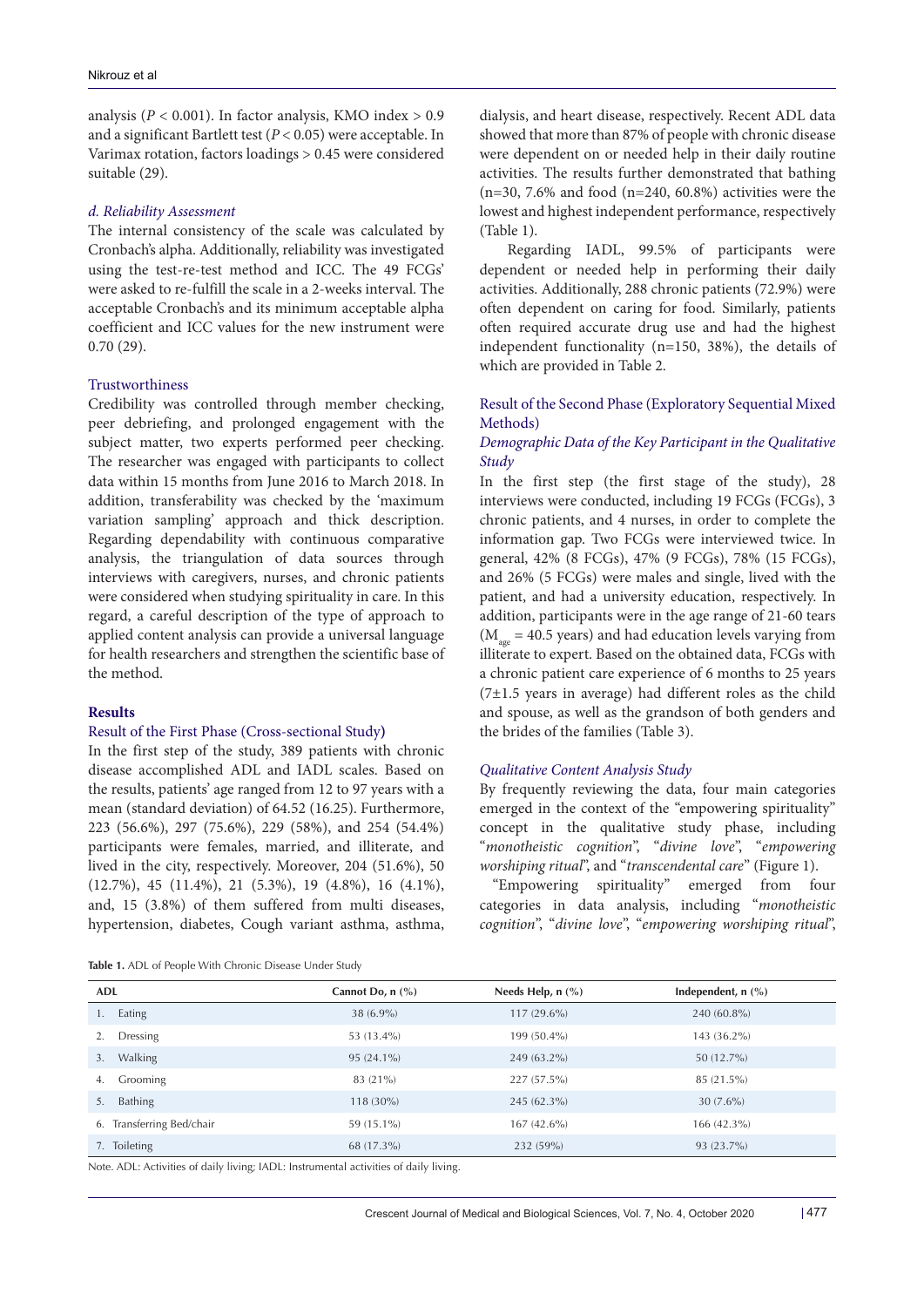#### **Table 2.** IADL of People With Chronic Disease Under Study

| <b>IADL</b> |                                | Cannot Do, $n$ $(\%)$ | Needs Help, $n$ $(\%)$ | Independent, $n$ (%) |
|-------------|--------------------------------|-----------------------|------------------------|----------------------|
|             | Using the phone                | 147 (37.2%)           | 98 (24.8%)             | 150 (38%)            |
|             | Or using public transportation | 243 (62%)             | 117 (29.8%)            | $32(8.2\%)$          |
| 3.          | Shopping                       | $250(63.3\%)$         | $116(29.4\%)$          | $29(7.3\%)$          |
| 4.          | Cooking                        | 288 (72.9%)           | 77 (19.5%)             | $30(7.6\%)$          |
|             | Doing laundry driving          | 282 (71.6%)           | 83 (21.1%)             | $29(7.4\%)$          |
| 6.          | Manage medication              | 93 (23.5%)            | 193 (48.9%)            | $10.9(27.6\%)$       |
| 7.          | Doing house work               | 268 (67.8%)           | 106 (26.8%)            | $21(5.3\%)$          |
| 8.          | Handling own finances          | 176 (44.7%)           | 74 (18.8%)             | 144 (36.5%)          |

Note. IADL: Instrumental activities of daily living.

**Table 3.** Demographic Data of Participants in the Qualitative Study

| <b>Disease</b>        | <b>Duration of Care</b> | <b>Duration of Illness</b> | <b>Marital Status</b>    | Age | Gender                   | Participants |
|-----------------------|-------------------------|----------------------------|--------------------------|-----|--------------------------|--------------|
| <b>ESRD &amp; HTN</b> | $\overline{2}$          | $\overline{2}$             | $^+ \,$                  | 50  | $\mathsf F$              | $\mathsf C$  |
| ESRD, HTN, & DM       | 1.5                     | 1.5                        | $\overline{\phantom{a}}$ | 27  |                          | $\mathsf C$  |
| <b>ESRD</b>           | 13                      | 13                         | $^+$                     | 60  | $M_{\odot}$              | $\mathsf C$  |
| ESRD & DM             | 8                       | 15                         | $\overline{\phantom{a}}$ | 52  | $\mathsf{M}$             | $\mathsf C$  |
| ESRD & DM             | 8                       | $\,8\,$                    | $\! +$                   | 37  | F                        | $\mathsf C$  |
| Asthma                | 12                      | 12                         | $\! +$                   | 47  | F                        | $\mathsf C$  |
| <b>CVA</b>            | 10                      | 10                         | $\qquad \qquad -$        | 30  | F                        | $\mathsf C$  |
| ESRD HTN, & CVA       | $\overline{2}$          | $\overline{2}$             |                          | 21  | F                        | $\mathsf C$  |
| HTN, DM, & MI         | $\mathbf{1}$            | 10                         | $^+$                     | 60  | F                        | $\mathsf C$  |
| MI                    | $\overline{2}$          | $\overline{2}$             | $\overline{\phantom{a}}$ | 30  | F                        | $\mathsf C$  |
| <b>CHD</b>            | $.5\,$                  | $.5\,$                     | $^+$                     | 50  | ${\sf M}$                | $\mathsf C$  |
| CHD                   | $.5\,$                  | $.5\,$                     | $\boldsymbol{+}$         | 25  | F                        | $\mathsf C$  |
| MI                    | $\overline{2}$          | $\overline{2}$             | $\overline{\phantom{a}}$ | 25  | $\mathsf{M}$             | $\mathsf C$  |
| <b>DM</b>             | 25                      | 25                         | $^+$                     | 58  | $\mathsf{M}$             | $\mathsf C$  |
| CVA & HTN             | 5                       | 5                          | $\overline{\phantom{a}}$ | 28  | F                        | $\mathsf C$  |
| <b>DM</b>             | 3                       | $\mathbf{3}$               | $^+$                     | 41  | F                        | $\mathsf C$  |
| DM, HTN, &CVA         | 12                      | 12                         | $^+$                     | 47  | ${\sf M}$                | $\mathsf C$  |
| Asthma                | 20                      | 20                         | $\overline{\phantom{a}}$ | 34  | F                        | $\mathsf C$  |
| DM, CVA, & HTN        | 3                       | $\mathbf{3}$               | $\overline{\phantom{a}}$ | 29  | $M_{\odot}$              | $\mathsf C$  |
| <b>ESRD</b>           | 8                       | 8                          | $\boldsymbol{+}$         | 62  | $\equiv$                 | P            |
| <b>ESRD</b>           | 11                      | 11                         | $^+$                     | 75  | $\overline{\phantom{a}}$ | $\mathsf P$  |
| DM & ESRD             | 6 m                     | 6 m                        | $^+$                     | 51  | $\overline{\phantom{m}}$ | P            |
|                       | 20                      | ÷.                         | $^+$                     | 47  | F                        | $\hbox{N}$   |
|                       | 21                      | $\overline{\phantom{a}}$   | $\overline{\phantom{a}}$ | 46  | F                        | $\mathsf N$  |
|                       | 16                      | $\overline{\phantom{a}}$   | $^+$                     | 40  | F                        | $\hbox{N}$   |
|                       | 27                      | ÷,                         | $^+$                     | 51  | ${\sf M}$                | $\mathsf N$  |

Note. \*C = Family caregiver; \*P = Patient; \*N = Nurse; ESRD: End-stage renal disease; HTN: Hypertension; DM: Diabetes mellitus; CVA: Cough variant asthma; MI: Myocardial infection; CHD: Coronary heart disease.

and "*transcendental care*". Caregivers with monotheistic cognition and divine protection, along with worship ritual and dynamic presentation were committed to caring for the purpose of the divine rapprochement as the meaning of life. Further, it was indicated that FCGs move toward perfection through this process.

# *Monotheistic Cognition*

Monotheistic cognition was the first category from the concept of "*empowering spirituality*", which had four subcategories of "*belief in divine power*", "*belief in divine wisdom*", "*belief in the eternal and everlasting presence of*  *God*", and "*belief of receiving divine grants*".

#### *(a) Believing in the Power of God*

Participants believed in God's ability for the creation and death of humans, doing things beyond human power, and being able to do anything at any moment.

*"God does things that nobody can do. For example, a drop of semen can create a person with eyes and ears who can walk (p. 2)".*

# *(b) Belief in God's Wisdom*

Participants believed in the wisdom of God and mentioned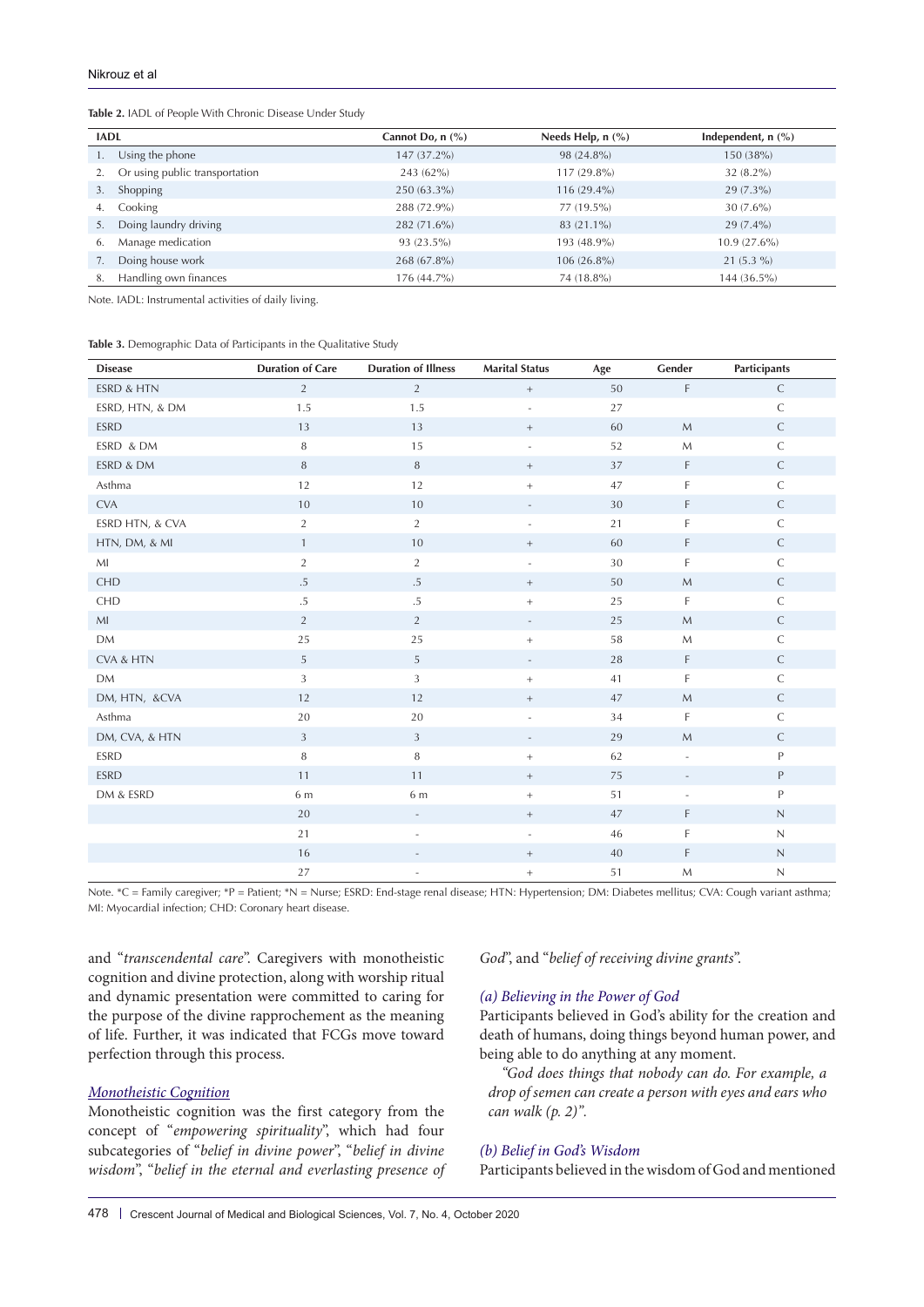

**Figure 1.** The Dimensions of Empowering Spirituality.

the current status of illness or the task of caring for the patient as a difficult situation (i.e., a divine test). Failure to respond to prayer and orison in maintaining health was also considered as God's wisdom.

*"Maybe, it was God's will that this should be the case.*  What seems to be evil is accepted when it is God's will *(FCG. 17)".*

#### *(c) Belief in the Eternal and Everlasting Presence of God*

Furthermore, participants believed in the eternal and everlasting existence and presence of God in all places and times.

"*Always, there is a God ... who helps us (FCG. 16)". "I always believe that God is everywhere; God who helps us with our problems (FCG. 16)".*

#### *(d) Belief in Receiving Divine Grants*

Participants believed that preserving oneself and the family from harm, granting the demands, and obtaining peace were divine blessings. Moreover, FCGs highlighted the capacity for tolerance, the strengthening of will, the improvement of the patient's condition, and the ability to provide proper care from the divine grants. Patients also mentioned the Holy Qur'an as the guideline for their lives. Additionally, they believed that the creation of the whole world for human use is considered as a *divine grant*.

*"I believe that God has favored us by letting us bring the patient to the hospital soon because the vessels of the body and heart could be severely damaged due to high pressure (P. 9)".*

Based on the operational definition of the "Monotheistic cognition category", participant's experiences indicate that they are also cognitive and believed in the ability of God in the creation and death of a man. In addition, they mentioned that things being done by God are beyond human ability, and believed in eternal existence, eternal and everlasting presence, and the everlasting presence of God as the grace of life in all

places and times, and considered Almighty God as the powerful source of support that they experienced in their life. The current status of a family member with illness was described as divine wisdom. Further, achieving calmness, increasing tolerance, reinforcing wills, having the ability to provide proper care, and improving the condition of the patient and family health from the attention of God were mentioned in this respect.

# *Divine Love (Agape)*

Divine love was the second category from the concept of "*empowering spirituality*", which has three subcategories including "*trust hopefully in God*", "*lovable patience*", "*surrender to hearty contentment toward divine fates*", and "*thankful devotion*"*.*

#### *(a) Trust Hopefully*

Participants hoped for God's help in difficulty and believed that anyone who wants to move toward God, God will surely not abandon them but will make it easy for them to do difficult things.

*"Anyone who wants help from God, God will surely protect him. God does not leave him alone... Success is always with God. Every difficult task is easy with trust in God (P. 17)".*

# *(b) Lovable Patience*

Participants believed in the enhancement of care capacity through faith-induced love-based patience to adapt to liferelated problems and were pleased with this unbelievable patience for caring.

Caregivers accept care problems with their hearth (e.g., full-time attendance along the patient's low-endurance and early suffering and irritability).

*"Despite care problems, we lovely care about our patient..., we try to avoid ungratefulness to Allah during care problems (P. 15)".*

#### *(c) Thankful Devotion*

Recalling the blessings of God, participants were grateful that the disease could be controlled, and were grateful for the ability to care and the presence of supportive families during illness.

*"I am always thankful to God who has given me the patience to take care of my mother (FCG. 7)".*

The *operational definition* of the "*divine love"* category is that participants hopefully trust in God's support in facilitating hardships and strengthening their ability to care through lovable patience. They were thankfully devoted to God for his support and divine affection as the support to family and to improve the conditions.

# *Empowering Worshiping Ritual*

Divine worship in order to be close to God is the third category derived from the concept of "*empowering*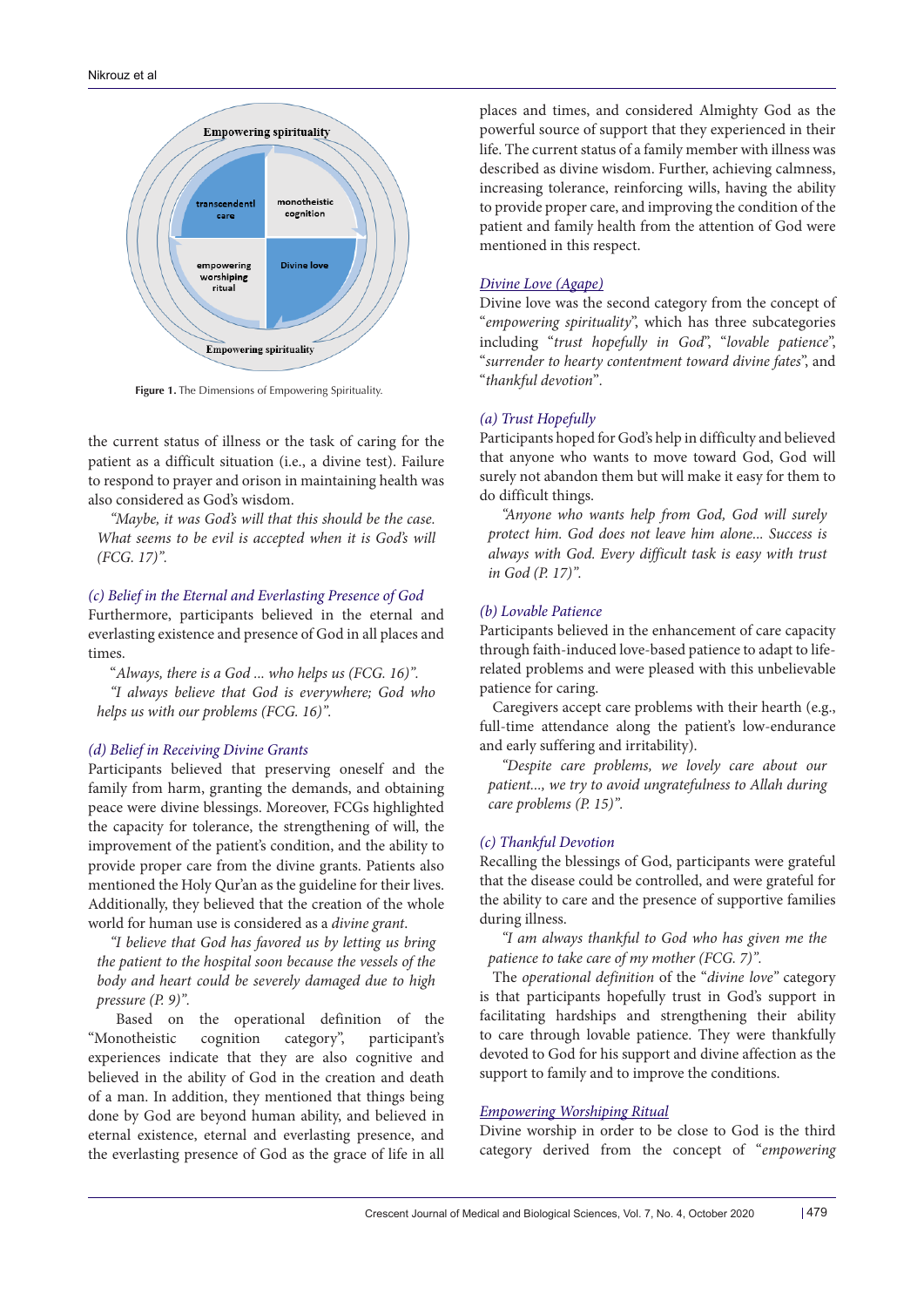*spirituality*," which has three subcategories including resorting to *the orison (pray), reciting the Holy Qur'an, and praying.*

# *(a) Orison (Pray)*

The first subcategory of the empowering worshiping ritual is to resort God to through prayer. This subcategory consists of praying for patients at their bedside or in private (especially at the onset of illness), their health, release from a bad situation, seek solutions to economic problems, and seek power and pride in care to the patient.

*"God helps us save ourselves from this difficult situation. God, I have a problem. I do not know what to do (FCG. 16)".*

# *(b) Reciting the Holy Qur'an*

Participant's appeal to the Qur'an at the patient's bedside, participating in group meetings to read the Qur'an, putting this Holy Book above the head of the patient (which makes them calm), solving problems, and strengthening the motivation in taking care of the patient by understanding the meaning of Qur'an.

*"I am indebted to Qur'an because this Holey Book gives me peace, especially when I read its meaning (FCG. 18)".*

#### *(c) Prayer*

Participants reported their happiness and relief after prayer.

*"When my husband was sick, Qur'an and prayer was the only thing that brought peace to me (FCG. 16)".*

The *operational definition* of the "*empowering worshiping ritual*" category is that participants are encouraged to receive support in performing their task of caring for a family member with worship, including orison to seek the power, health, strengthening motivation in care by understanding Qur'anic concepts, heart relief with prayer, and communicating with God.

# *Transcendental Care*

"*Transcendental care*" is the fourth category of the concept of "*empowering spirituality*", which yielded two subsubcategories of "*committed care*" and "*rapprochement care*".

# *(a) Committed Care*

The first subcategory of the *"transcendental care"*  category is the *"committed care",* which consists of three subcategories of *"enthusiastic care, accurate care,* and*, responsible care".*

#### *(a.1) Enthusiastic Care*

Participants, because of their human nature, are interested in goodness and helping other people, especially their family, in full care with the utmost power for achieving health. Caregivers are also interested in informed and voluntary transferring their successful experiences to other FCGs, especially when they are dealing with difficult situations. Care is a loving expression in addition to being duty and responsibility.

*"I'd like to take care of my mother despite the difficulty. I need to sleep but I have to wake up six to seven times per hour (P. 4)".*

# *(a.2) Accurate Care*

In this study, participants, with their beliefs and acceptance of Imams as their role models in maintaining the patient's health, were highly motivated and tirelessly adhered to prevent the complications of the disease, care problems, and early death. According to their statements, they precisely follow up care and accompany the patient in performing their duties.

*"FCGs are doing the accurate care of the patient based on their belief in Imams as their role models (P .4, a male nurse with a 27-year history of care for chronic patients)".*

#### *(a.3) Responsible Care*

Participants, by adherence to their beliefs and responsibilities, help people with disabilities and the helpless ones. In this way, they provide care for the patient in proportion to their power as financial support, academic education, and practical care.

*"Caring for my sick wife is my religious duty and I have to serve her as I did for 25 years (P. 14)".* 

 *"It is cruelty to neglect and leave the patient to suffer. I must seek God's help and take care of my husband (P. 16)".*

# *(b) Rapprochement Care (Care-seeking Approach)*

The second subcategory of the "*transcendental care*" category is the "*rapprochement care*", which consists of two sub-subcategories of "*seek divine satisfaction*" and "*excellency care*".

#### *(b.1) Seek Divine Satisfaction*

In this study, caregivers' intention was to "*seek divine satisfaction*" with the consent of the patient through care as worship. The caregivers hoped to achieve divine satisfaction and felt trust and satisfaction. They provided care with satisfaction.

*"We do not claim everything is permitted by God. We only seek God's satisfaction. Anyway, there is no problem (FCG. 17)".*

# *(b.2) Excellency Caregiver*

Participants expressed dealing with the care problems of patients makes them closer to God. As a result, their close proximity makes them mentally relaxed, satisfied with caring, happy, successful, and excellent in the quality of care services.

*"I must endure the difficulty of taking care so that God will satisfy me and facilitate my circumstances. When God is pleased with me, I am pleased and satisfied as*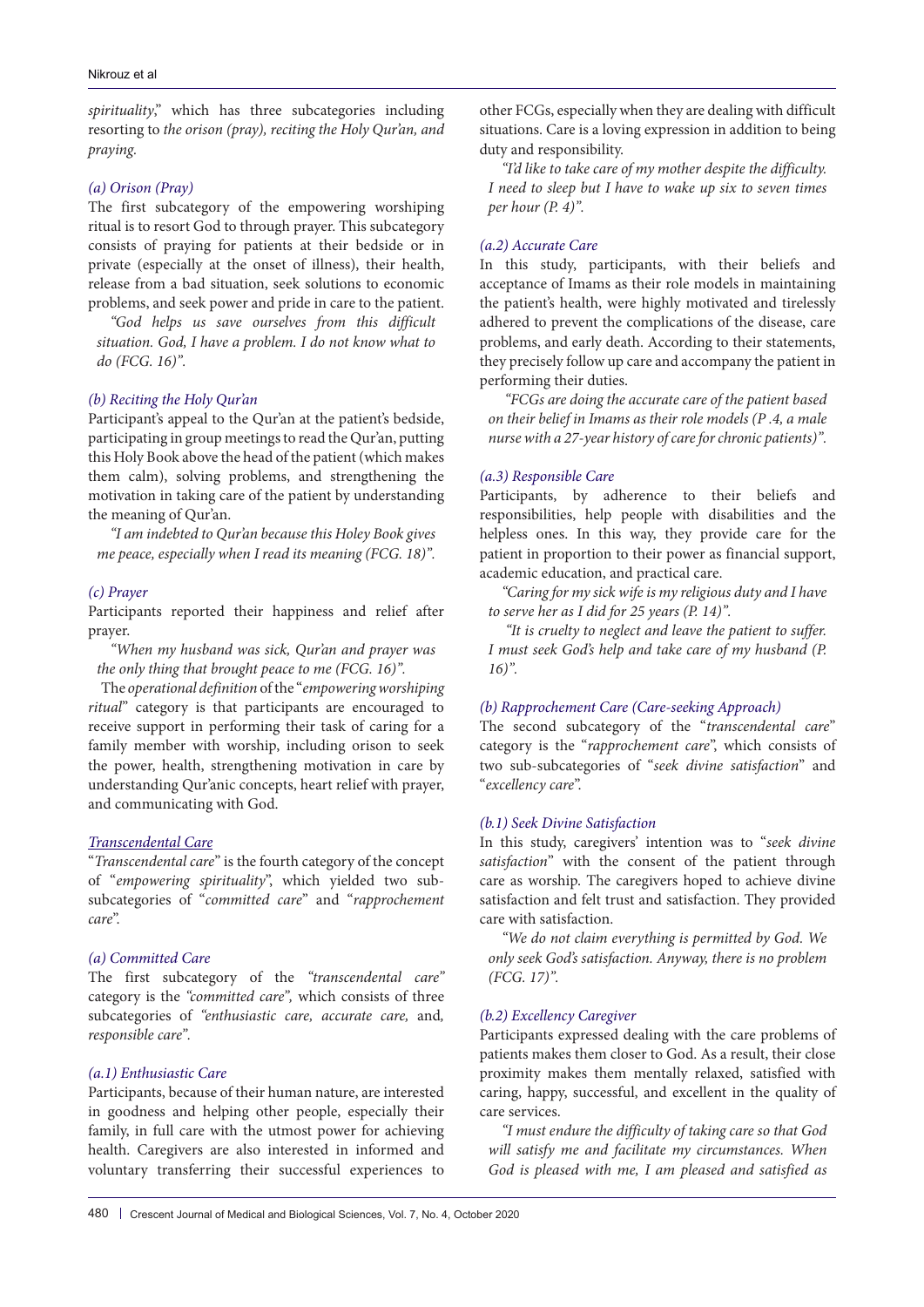#### Nikrouz et al

#### *well (P. 3)".*

*"I said to myself, my God, I have no one except you. To express problems with taking care of God, I am more comfortable with God than the doctor or even with my mother. I have received more support from God than family. (P. 16)".*

The *operational definition* of the "*transcendental care*" category indicates that FCGs are devoted to God and fulfill their family and social duties and responsibilities in the care of the family member as financial support, scientific education, and practical care in accordance with their ability. They also follow appropriate care responsibly with calmness and desire with ultimate capacity and accompany patients in carrying out their duties. Participants were surrendered to God through committed care for the sake of proximity and divine satisfaction. This has led to mental relaxation and caring satisfaction, success, and excellence in care and quality care.

Eventually, in the *definition of the operation* of the four conceptual categories, "*monotheistic cognition*", "*divine love*", "*empowering worshiping ritual*", and "*transcendental care*" a more abstract concept emerged that was called "*empowering spirituality*". Empowering spirituality in the FCG of a patient with chronic disease is manifested through the acquisition of the cognitive monotheism, along with expressing divine love and practicing religious rituals and caregivers provide care, peace of mind, and satisfaction in addition to efforts for seeking nearness to Allah and care commitment to excellence (Table 4).

# *Phase 1: Development of Caregiver's Spiritual Empowering Scale (CSES)*

# *First Draft of the Questionnaire (a Basic Qualitative Content Analysis Study)*

In the qualitative content analysis, empowering spirituality was extracted by 187 initial codes, 12 categories including four subcategories, and the operational definition of "*empowering spirituality*" was extracted as the main theme. Finally, 48 item generations were obtained from data in the qualitative stage.

# *Review of the International Literature*

The 10 items were selected in the related instruments that were applied in Iran, including "*spiritual attitude scale*", "*functional assessment of chronic illness therapyspiritual well-being*" (FACIT-Sp-12), "r*eligiosity scale and "measuring levels of religiosity*", "*spiritual well-being scale*".

#### *Pool Item*

A pool of 58 items was created at the end of the 1st phase of the study. The research team reviewed the items, after integrating and eliminating the repeated cases, a scale with 17 items (only one of 10 items and 16 of 48 items) entered the psychometric evaluation.

# *Validity*

# *(a) Face Validity*

All the above-mentioned 17 items remained in the face validity. The impact score range was > 1.5 for all items.

#### *(b) Content Validity*

Average of the item-level CVIs (S-CVI/Ave) was equal to 0.94. Item "*Death and life are always possible by the will of God.*" was eliminated (kappa =  $69$ , CVI=0.66). Also,

**Table 4**. Dimensions the Concept of Empowering Spirituality

| <b>Theme</b>               | Category                        | Subcategory                                                                                          | Sub-Subcategory                                              | Code                                                                                     | Quotation                                                                                                                                                                          |
|----------------------------|---------------------------------|------------------------------------------------------------------------------------------------------|--------------------------------------------------------------|------------------------------------------------------------------------------------------|------------------------------------------------------------------------------------------------------------------------------------------------------------------------------------|
| Empowering<br>spirituality | Monotheistic<br>Cognition       | • Belief in divine power                                                                             |                                                              | - Get the energy of<br>taking care of God<br>- God is the source of<br>mankind's ability | • It is true that I am old, but<br>God has given me the ability<br>to take care $(P. 14)$ .<br>• God bless us. We cannot<br>do anything even breathing<br>without His will (b. 2). |
|                            |                                 | • Belief in divine wisdom<br>• Belief in everlasting Presence<br>of God<br>• Belief in divine grants |                                                              |                                                                                          |                                                                                                                                                                                    |
|                            | Divine love                     | • Trust hopefully (tavakol)<br>• Lovable patience<br>• Thankful devotion                             |                                                              |                                                                                          |                                                                                                                                                                                    |
|                            | Empowering<br>worshiping ritual | • Orison (pray)<br>• Reciting the Holy Qur'an<br>• Praying                                           |                                                              |                                                                                          |                                                                                                                                                                                    |
|                            | Transcendental<br>care          | • Committed care                                                                                     | • Responsible care<br>• Accurate care<br>• Enthusiastic care |                                                                                          |                                                                                                                                                                                    |
|                            |                                 | • Rapprochement care                                                                                 | • Divine satisfaction<br>• Excellency caregiver              |                                                                                          |                                                                                                                                                                                    |

Note. "Empowering spirituality" emerged from four categories in data analysis, including "monotheistic cognition", "divine love", "empowering worshiping ritual", and "transcendental care".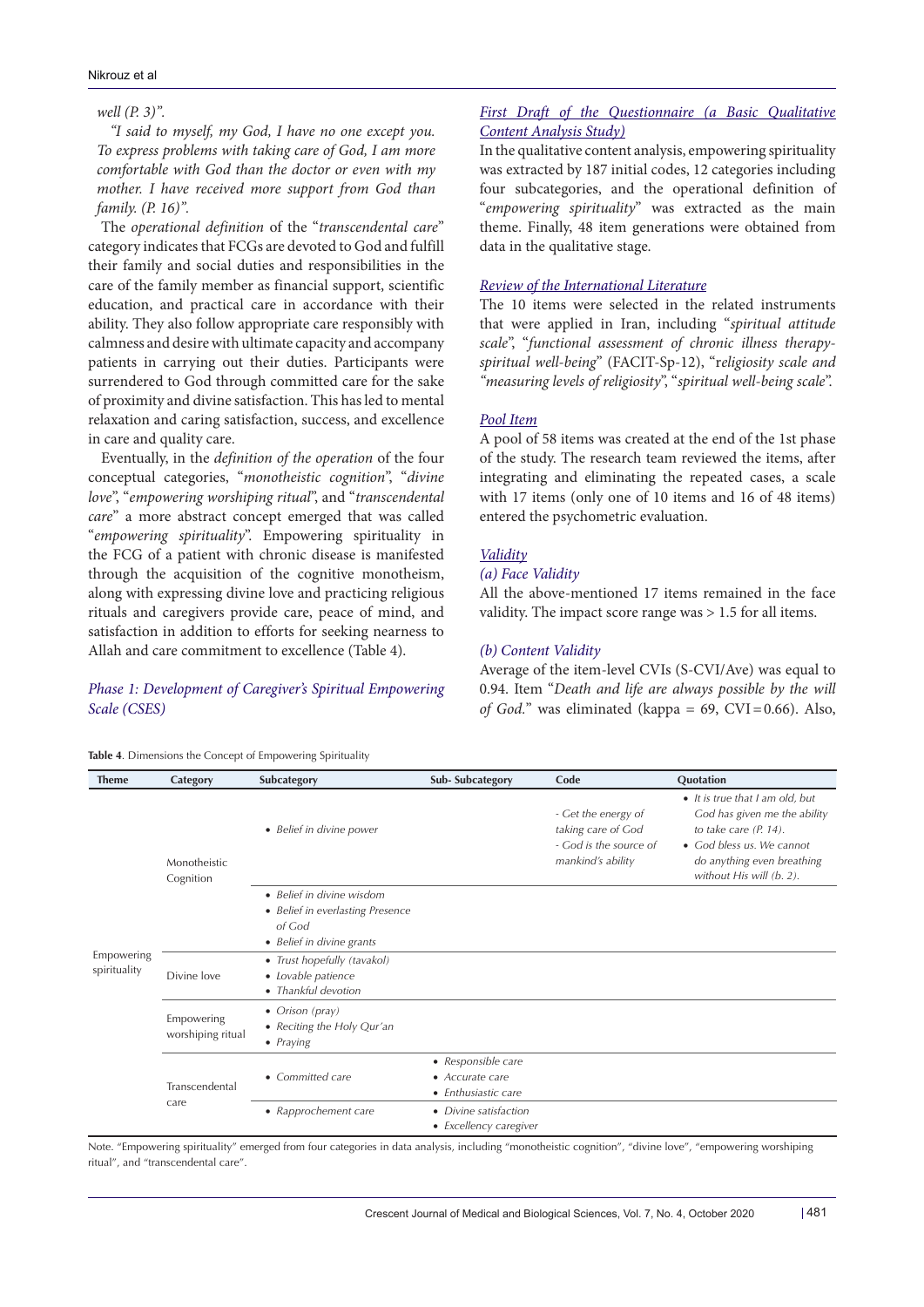according research team's view and panel members' judgment recommendations two item "I hope for God's help in the hardships of care" and "I trust to god in the hardships of caring" were integrated in one item "*I hope, God will accompany me in caring*". Finally, 12 items entered the construct validity stage.

#### *(c) Construct Validity*

In exploratory factor analysis, the KMO index was 0.94 indicating the adequacy of data for factor analysis. Further, the Bartlett test of sphericity was significant (*P* < 0.001). Furthermore, principal component analysis via varimax rotation was used and data analysis indicated 12 items (12-60 scores) of CSES loaded on single factor empowering spirituality (Table 5).

#### *Reliability*

To assess the stability, the Cranach's alpha was conducted before assessing the validity of the instrument. First, it was 0.94 and in a good range for 54 participants. All the items of the scale fitted based on the inter-item correlation (LOOP) test <0.3 >0.7. In addition, Spearman's correlation coefficient was 0.57 (*P* = 0.000),

The value of Cronbach's alpha of the instrument for 395 samples was 0.92. Finally, the standard error measurement was calculated (SEM  $= 1.64$ ) before conducting the ICC test for the test-retest evaluation (ICC =  $0.91$ , CI =  $95\%$ , 0.90-0.92), indicating good stability.

#### Statistical Analysis

Descriptive and inferential statistics were applied for data analysis. The caregivers' age (42  $_{\text{Mean}} \pm 12_{\text{SD}}$ ) was in the range of 17-74 years. Moreover, patients aged between 12 and 97 years old (64  $_{\text{Mean}} \pm 16$  <sub>SD</sub>). Additionally, the

duration of care was reported between 6 months to 30 years. The results further revealed that the majority of caregivers were females (78 %) and married (73.7%). As regard kinship, caregivers were the son (51.8%), wife (21.8%), and bride of the family (10%), and 75% of them lived with a chronic family member. Similarly, 34.7% were taking care of more than 12 hours. The results of the Kolmogorov-Smirnov test showed that spirituality variables are not distributed among the participants. According to the Mann-Whitney test  $(P = 0.08)$ , there was no significant difference between the level of spiritual empowerment among males and females. Further, the relationship between spirituality and age was directly and positively correlated based on the Spearman correlation test  $(P = 0.0000, r = 0.22)$ . Furthermore, no significant difference was found between the level of spirituality and job (*P* = 0.31). However, the results of the Kruskal Wallis's test demonstrated that there was a significant difference between caregivers' viewpoints about four types of care for patient recovery (care provided by the caregiver, the others, the patient, and the caregiver with Divine support) based on the empowering spirituality level of caregivers (*P*=0.035). Moreover, a significant difference was observed between the provided participatory care (i.e., caregiver, patient, and other people) and care provided by the caregiver with divine support  $(P = 0.008)$ . On the other hand, based on caregivers' viewpoints, the results of Spearman's test represented a significant relationship between the "empowering spiritual of the caregivers' family member" and "believing in God's will and their effort" as a factor affecting the quality of care  $(P = 0.00)$ .

#### **Discussion**

Based on the current data in the first phase and

**Table 5.** Caregiver's Spiritual Empowering Scale for People With Chronic Disease

| <b>Factor</b>              | <b>Item</b>                                                                                                                 | <b>Rotated</b><br>Component<br><b>Matrix</b> | <b>Strongly</b><br><b>Disagree</b><br>(1) | <b>Disagree</b><br>(2) | <b>Neither</b><br>Agree nor<br>Disagree (3) | Agree<br>(4) | <b>Strongly</b><br><b>Disagree</b><br>(5) |
|----------------------------|-----------------------------------------------------------------------------------------------------------------------------|----------------------------------------------|-------------------------------------------|------------------------|---------------------------------------------|--------------|-------------------------------------------|
|                            | 1. The strength and blessings that God has given me (e.g., health)<br>provides me with ability to take care of the patient. | 0.681                                        |                                           |                        |                                             |              |                                           |
|                            | 2. I believe that God is the viewer of my care of the patient.                                                              | 0.724                                        |                                           |                        |                                             |              |                                           |
|                            | 3. I believe that patient care problems are a divine test for me.                                                           | 0.532                                        |                                           |                        |                                             |              |                                           |
|                            | 4. God's support for care is God's blessing to me.                                                                          | 0.773                                        |                                           |                        |                                             |              |                                           |
| Empowering<br>spirituality | 5. I believe in spiritual rewards in care.                                                                                  | 0.733                                        |                                           |                        |                                             |              |                                           |
|                            | 6. Along with trying to care, I desire Divine help.                                                                         | 0.746                                        |                                           |                        |                                             |              |                                           |
|                            | 7. Patience with the hope of God's help against the problems.                                                               | 0.741                                        |                                           |                        |                                             |              |                                           |
|                            | 8. I am grateful for the support of God for having the ability to take<br>care of my patient.                               | 0.759                                        |                                           |                        |                                             |              |                                           |
|                            | 9. I take strength and peace in prayer and remembrance of God for<br>my care.                                               | 0.733                                        |                                           |                        |                                             |              |                                           |
|                            | 10. I perform the role of caring for my patient as worship with<br>interest.                                                | 0.742                                        |                                           |                        |                                             |              |                                           |
|                            | 11. I accept care for Divine satisfaction.                                                                                  | 0.710                                        |                                           |                        |                                             |              |                                           |
|                            | 12. Care problems make me closer to God.                                                                                    | 0.594                                        |                                           |                        |                                             |              |                                           |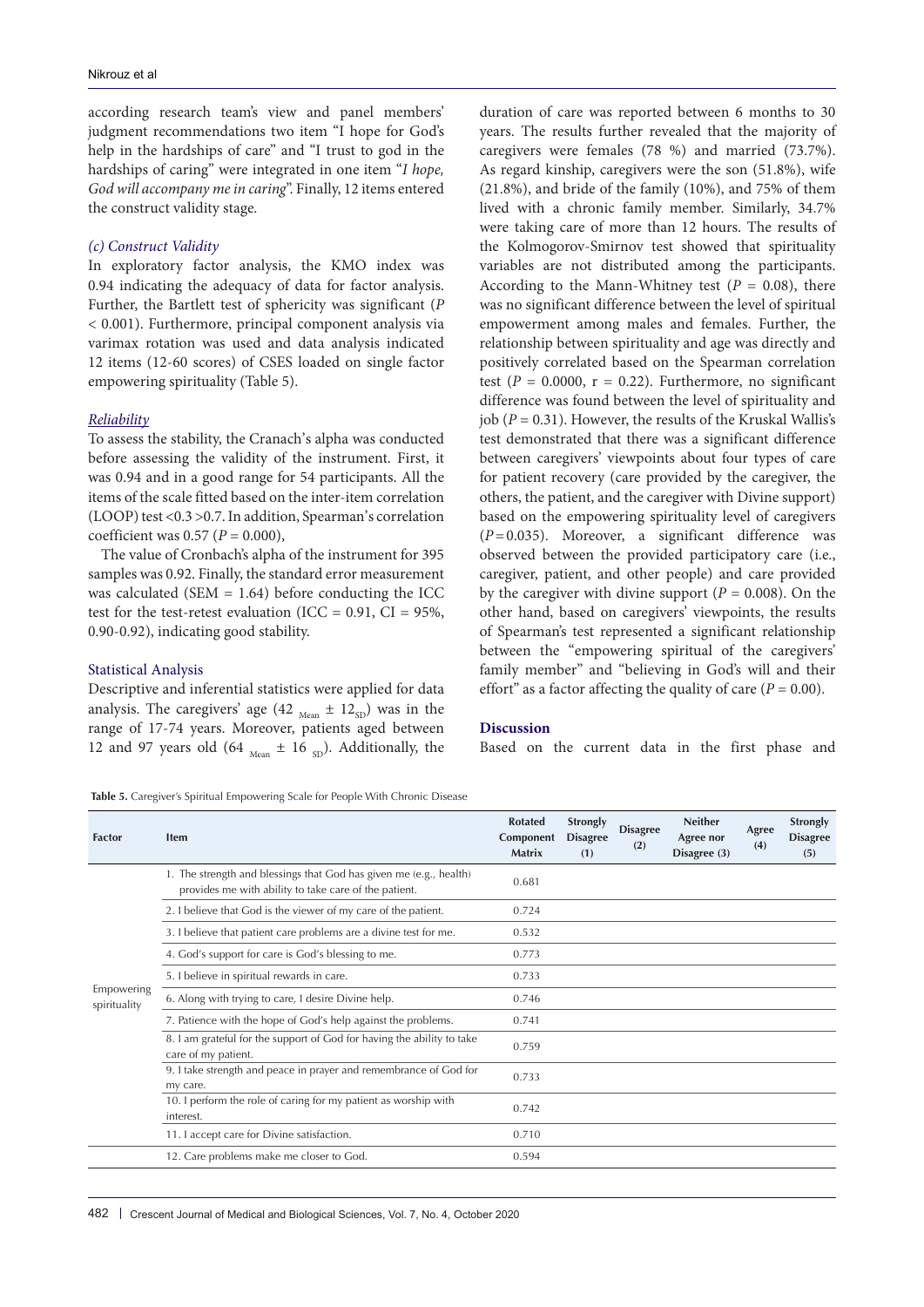interpretation of data related to ADL and IADL scales, most individuals with chronic disease are dependent on or in need of help in their daily routine activities. Based on the findings, bathing activities and walking were the lowest independent performance.

Costa Filho et al found that prevalence rates for disability for chronic diseases in at least one IADL and one BADL were 14% (95% CI: 12.9, 15.1) and 14.9% (95% CI: 13.8, 16.1), respectively and the highest prevalence of disability belonged to stroke (30). In another study, Adib-Hajbaghery and Akbari showed that 27% of the elderly needed help in their daily activities (31). Based on the report of Ralph et al, hypertension and myocardial infarction were the most important determinants of disability in women. Diabetes only showed a significant contribution to limitations in BADL. Nationally, 60%-75% of older adults had multiple (2 or more) chronic conditions and the adjusted odds ratio for 3 conditions was 2.2 (a 95% CI of 1.3-3.9) (32).

In this recent study, patients were more dependent on their caregivers regarding walking and bathing. Other studies showed that motor disability is one of the major causes of the inability to live independently in the elderly. Factors such as older age, gender, low literacy, low income, and the combination of multiple chronic diseases increased the dependence on daily activities (31). Hosseini et al indicated that chronic disease can have a negative effect on the basic ADl and 15% of patients were dependent (33). Based on qualitative study data and chronic patients' level of dependence on care, the necessity of designing and implementing a tool for measuring the ability of the caregiver is significant.

Based on the current data in the first phase, the findings of this study showed that the concept of "*empowerment spirituality*" of the FCG in the context of Iran is derived from four categories such as *"monotheistic cognition", "divine love", "empowering worshiping ritual*", and "*transcendental care*". Each of these categories has several subcategories. Khorashadizadeh et al classified spiritual well-being in patients based on Islamic teachings into three main components of love, science, and practice (34). Based on the review of the Islamic text definition of spiritual health, three areas were expressed, including insight, tendency, and behavior, the final model was explained by cognitive-emotional and behavioral dimensions (35). The spiritual dimension in family therapy includes cognitive, affective, behavioral, and developmental dimensions (36). According to Islamic literature, spirituality means the use of wisdom, tendencies, and abilities for knowing and worshiping God.

*Monotheistic cognition*. The cognitive of monotheism was the first category of the concept of *empowering spirituality* which included four subcategories as *"belief in divine power, belief in divine wisdom, belief in the eternal and everlasting presence of God*, and *belief in receiving divine grants"*. Further, Moeini stated that for some patients, the only way to be relieved during chest pain is to hope in divine power (37). Faith in the divine wisdom was another category of the cognitive indicators of spiritual well-being 20. In the study of Brabadi, healthy participants thought of God as the innate wisdom who makes challenges to test His servants (38). Participants expressed the eternal presence of God in a supportive presence and grace of life. In another study, Berabadi reported that most healthy subjects considered God as helping, accessible and responsive, as well as intimate and close (38). Similar to "*monotheistic cognition*", in a recent study, Alavimajd et al proposed "*belief in God*" as one of the themes of spiritual well-being and the source of energy for life (39).

*Divine love*. It was the second category from the concept of "*empowering spirituality*", which had three subcategories including *"trust hopefully in God", "lovable patience",* and *"thankful devotion"*. Love is a positive heart orientation that establishes the basis of human relationships in social life, and the relationship between creature and creator (40). In the study by Ebrahimi Belil et al, reliance on God, patience, and thankfulness were the main aspects of spirituality among patients with chronic illnesses. Trust in God's will and believe in His help and support for those who obey Him. People with firm religious beliefs confide in God and hopefully continue their lives even in the absence of effective support systems (41). Moreover, patience against the problems and thanks to God are issued from interest and love to God (42). Additionally, safe attachment to God can be a positive and significant predictor of patience (43). Zamanzadeh et al showed that spiritual care is an effective relationship with patients that carries love, trust, and happiness (44). Similarly, gratitude is considered as an emotional sign in committed religious people. The results of the study by Al-Seheel and Noor demonstrated that thanksgiving and appreciation increase happiness and satisfaction in life (45). In addition, Ajam Zibad et al concluded that tolerance, trust, attention to God's satisfaction at any time and God's remembrance are listed as the indicators of the functional spiritual wellbeing. Further, submission to God and the sense of God's satisfaction were categorized as the emotional indicators of spiritual well-being (20). From Motahhari's point of view, the heart, verbal, and practical appreciations are considered as gratitude levels. It seems that the differences in data property classes lie at these three levels (46).

*Empowering worshiping ritual*. This was the third category of the concept of *"empowering spirituality"*. It included three subcategories encompassing resorting to *the "orison, reading Qur'an, and praying".* Worship is a connection between the devotee and God (47). Ghobary Bonab et al showed that Muslim patients believe in prayer and remembering Allah by which they increase their tolerance and patience and decrease their loneliness (16). In another study, Yadak et al represented that reading, recitation, and listening to Holy Qur'an has been a way of healing and treatment in the studied patients during the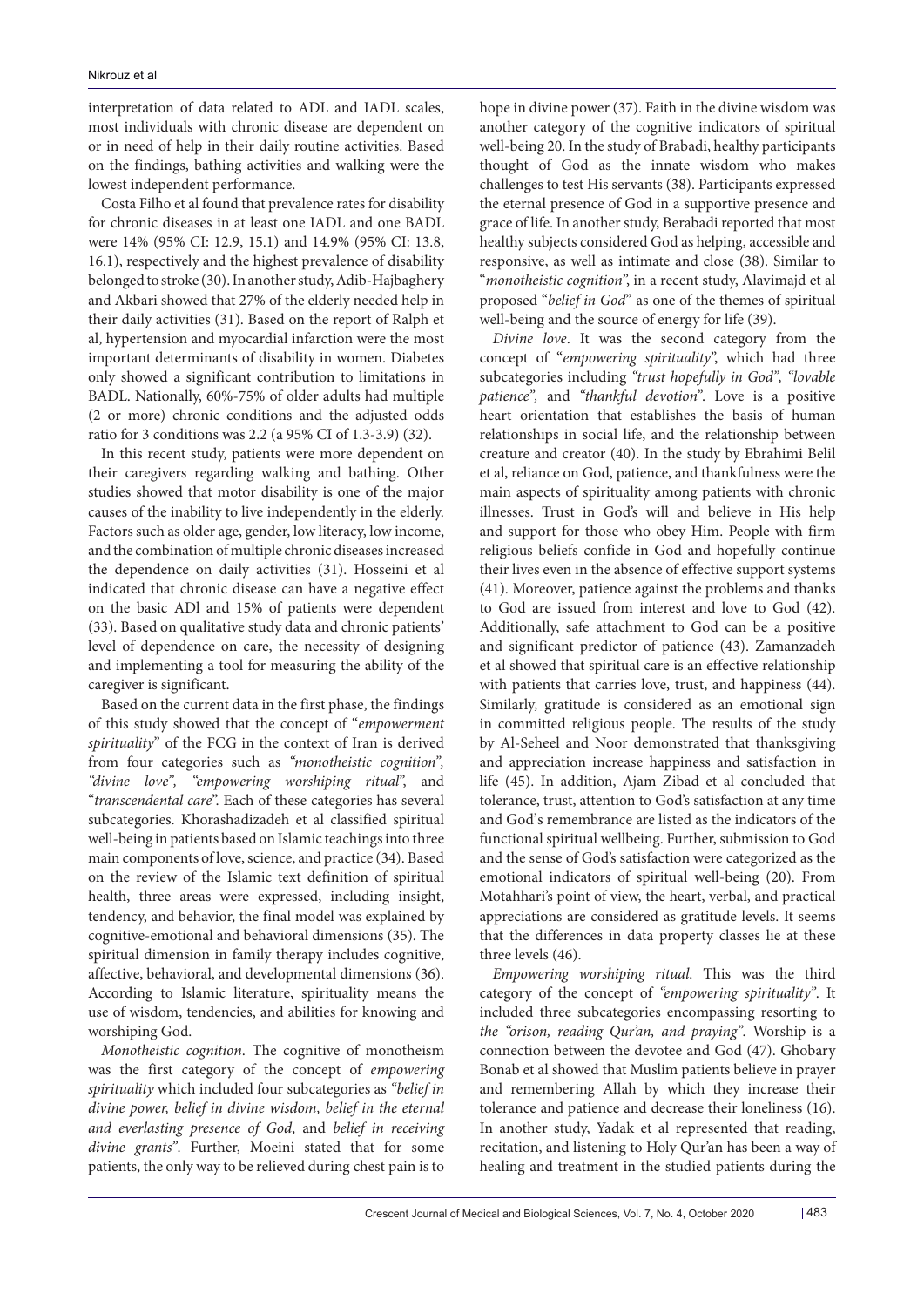last 12 months (48). Furthermore, Van Rooyen et al stated that prayer and recitation of the Qur'an have a direct relationship with self-esteem, regulation of emotional states, and normal social behaviors. In other words, using prayer and religious practices is an effective everyday way of coping with stress (49). Moreover, Surbone and Baider declared that many cancer patients rely on religious beliefs as a power and hope source and can cope with their fear and loneliness during their illness (50). More precisely, seeking proximity to Allah is the ultimate goal of the rituals and practices of Muslim people.

*Transcendental care*. This is the fourth sub-subcategory of the concept of "*empowering spirituality*", which consisted of two sub-subcategories of "*committed care*" and "*rapprochement care*". Based on the report by Zamanzadeh et al, nurses experienced spiritual excellence during their care and understood closeness to God (44). The first subcategory of "*transcendental care*" was the "*committed care*", which encompassed three subcategories of "*enthusiastic care, accurate care*" and "*responsible care*". According to Atashzadeh Shoorideh et al, feeling the responsibility is a sense of commitment that nurses are bound to answer for care responsibilities. Thus, the actions taken must be accurate, timely, and full of kindness (51). In the study by Jalali et al, commitment to care was a sub-concept of care conscience (52). Additionally, Mahmudi Shen et al reported that the nature of nursing is such that a person must be affectionate and sympathetic and sympathize with the patient (53). The findings of Atashzadeh Shoorideh et al showed that targeted care in order to regulate care, correct care, and reporting are among the responsibilities of FCGs (51). Based on the results of Shafipour, from the perspective of cardiac patients, the nurse's commitment was described from the concepts of responsibility and human relationships among nurses (54).

The second subcategory of "*transcendental care*" was "*rapprochement care*", which had two sub-subcategories of "*seek divine satisfaction*" and "*excellency caregiver*". In the study by Ebrahimi Belil, people with chronic diseases worshiped God for the sake of God's satisfaction (41). The nurses sought spiritual transcendental and God's satisfaction in the satisfaction of the people (44). All participants stated that the ultimate goal of worship is to feel intimacy and closeness to God and to achieve inner comfort (i.e., a sense of happiness). The findings of Atkinson showed that the individual's commitment increases when a job is considered as a pathway (55). In this regard, Sadat Hosseini reported that nurses try to achieve spiritual excellence during the nursing process (23). The belief of FCGs in God's protection as the source of their ability to cope with threatening conditions of care is important. Based on the findings of studies, spirituality is a very strong coping strategy and spirituality/religiosity has helped them to have an optimistic view of events (11,18).

The empowerment of FCG is defined as "positively controlling one's mind and body, supporting the independence of the care receiver, and creating constructive relationships with other people around them" (56). Some studies reported knowledge, support, competence, and self-efficacy in several respects as the dimensions of FCGs' empowerment (57). In addition, Spirituality is defined as energy, meaning, purpose, and awareness in life, which lead to the strengthened power for coping with problems. Further, it is considered as an attempt to achieve holistic humanity (58). Despite the difference in the concept and ways of achieving spirituality in different cultures, its dimensions are somewhat the same as a true concept in various studies.

The CSES is a reliable and valid instrument that measures spirituality in the caregivers' of people with chronic diseases. In the study by Jafari et al, spirituality was assessed with the Functional Assessment of Chronic Illness Therapy Spiritual Well-Being Scale (FACIT-Sp) with 12 items. The Persian version of the FACIT-Sp scale is a reliable and valid tool for the clinical assessment of the spiritual well-being of Iranian Muslim and Farsi-speaking patients in other regions of the world who are receiving treatment for cancer. Cronbach's α reliability coefficient for the FACIT-Sp subscales ranged from 0.72 to 0.90. The CFA generally replicated the original conceptualization of the three subscales of the FACIT-Sp12 (i.e., peace, meaning, and faith) (59). Concurrently, in the present study, the category of "*monotheistic cognition*" and the subcategory of the "*rapprochement care*", which contained two sub-subcategories of "*seek divine satisfaction*" and "*excellency caregiver*" led to the growth of the perfection of personality in the caregiver.

Pinto and Pais-Ribeiro Spirituality Scale (PP-RSS), which was applied in the study by Pinto and Pais-Ribeiro (2007), is an instrument consisting of 5 items centered on two vertical and horizontal dimensions. The vertical dimension is associated with the same belief regarding the cognitive divine of CSES in this study and the horizontal dimension is related to hope/optimism as the subcategory trust hopefully (tavakol) of CSES in this study. Similar to the current study, the spirituality score was reported in the above-mentioned study, indicating a high spirituality level. The internal consistency of the PP-RSS scale was equal to the validity of the study and considered acceptable ( $\alpha$  = 0.64). Furthermore, a positive and statistically significant correlation as found between HHS and the overall score (r  $= 0.605$ ) of PP-RSS ( $P < 0.01$ ).

Moreover, there was a relationship between the level of hope and spirituality thus, important positive factors could be considered for the elderly caregivers in the face of the care activity. Additionally, an association was observed between hope and spirituality in patients undergoing hemodialysis (11). Coban reported that the Spiritual Care-Giving Scale was timely and accurate for determining participants' knowledge, attitudes, and beliefs about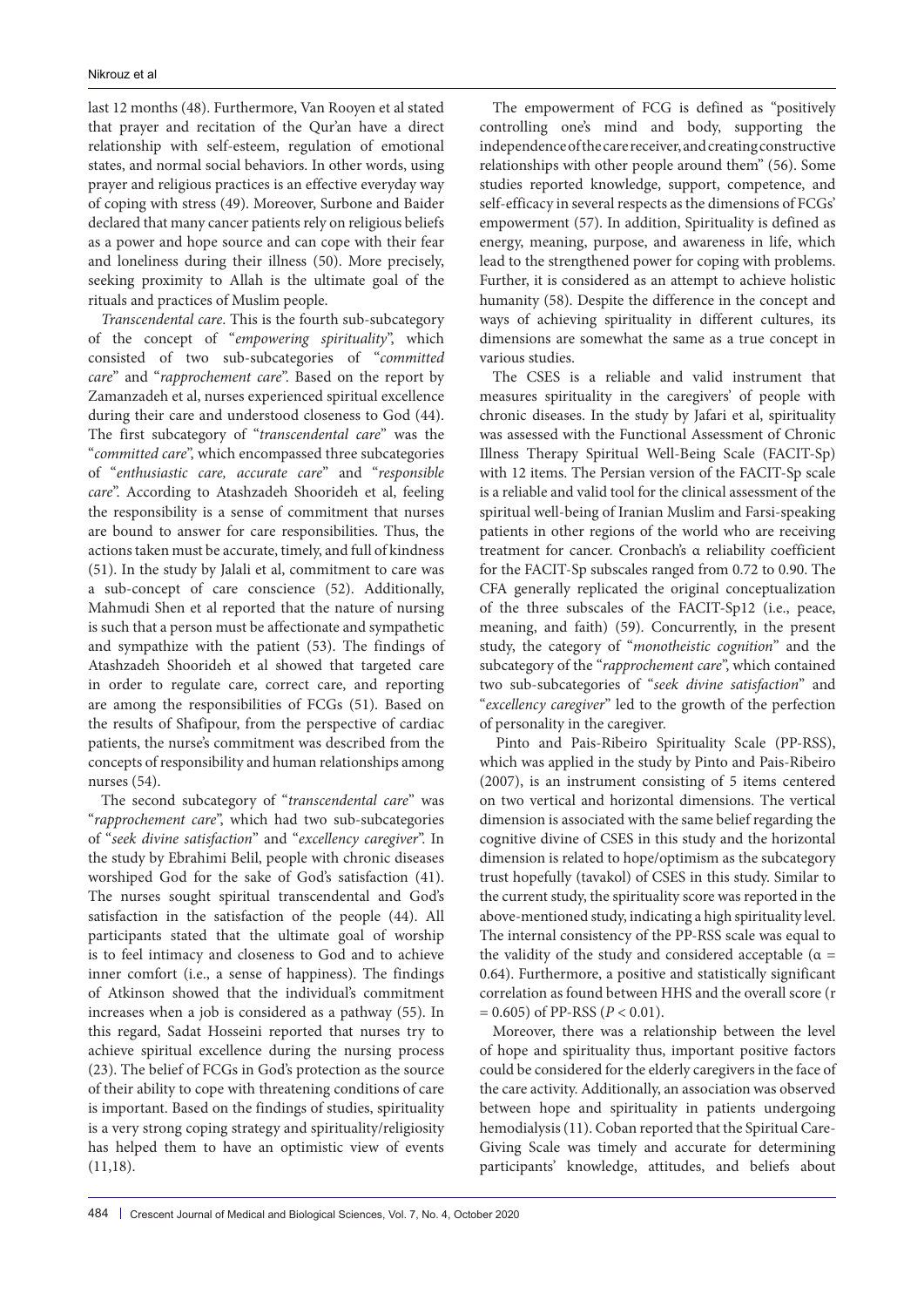spiritual care. These five factors were "general properties of spiritual care", "spirituality perspectives", "defining spiritual care", "spiritual care practices", and "spiritual care attitudes" among which, spirituality perspectives, spiritual care practices, and spiritual care attitudes supported some dimensions of CSES in this study. In addition, the splithalf reliability of SCGS was 0.88 (13).

Among the four subscales of the Spiritual Support Scale (i.e., emotional/informational, tangible, the combined affectionate and positive social interaction, and spiritual subscales), emotional and tangible dimensions supported some dimensions of CSES in the present study.

#### **Conclusions**

People with chronic diseases are dependent on other people or need help in their activity daily living. Ultimately, FCGs believe in the eternal attention of the wise and almighty Allah as a powerful supporter in difficult situations. In addition, they are thankful for the received support, which has had significant effects on their ability for care. Further, FCGs try to be satisfied and be near to God by increasing their capacity through presenting worship rituals and committed care to a family member with chronic disease.

The clarification of *empowering spirituality* concept and identification of its sub-concepts provide the basis for assessing the spirituality empowerment in FCGs in order to increase the efficiency of the power and spirituality of the family in the care of people with chronic illness. It seems that a better understanding of *empowering spirituality*  can provide a framework for planning and applying comprehensive training for the spiritual empowerment of FCGs. This is possible by emphasizing the importance of the spiritual empowerment approach as a low-cost, lowrisk, and effective approach for improving the quality of care and explaining the concept of *empowering spirituality* in FCGs for caring for people with chronic disease. Moreover, it strengthens the strategies of *empowering spirituality* by FCGs for the continuous improvement of quality care. Ultimately, the findings of this study contribute to different areas of education, research, policy, clinics, and the development of nursing knowledge and practice. Additionally, the current study provides early evidence for the validity and reliability of the CSES in the informal caregivers of patients with chronic disease. Additional testing in other populations is recommended in this regard. Applying CSES for informal caregivers could aid health providers in the identification of spiritual empowerment, enabling them to develop the plans for individualized and high-quality care.

#### **Limitations**

Limitations such as long times required for objectivizing the concepts are significant because of the complexity of spirituality concept. Participants in the study often spoke in local accents and were Shiite. In addition, the text of the interviews was first translated and then edited in Persian

and finally in native English. Another shortcoming of this study is that the interviews were occasionally interrupted due to limitations in time and location.

#### **Conflict of Interests**

Authors have no conflict of interests.

#### **Ethical Issues**

The current study was approved by the Ethics Committee for Medical Research, Tarbiat Modares University, Tehran, Iran (Approval No. IR.TMU.REC.1395.330). The purposes of this study were clarified for all participants, and their oral consent was taken for participation in the study. Further, they were allowed to withdraw from the study at the desired time without any risk for delivered services.

#### **Financial Support**

None to be declared.

#### **Acknowledgments**

The authors would like to thank all the individuals who participated in this study. This article is original and is derived from the first author's Ph.D. thesis.

#### **References**

- 1. Reynolds R, Dennis S, Hasan I, et al. A systematic review of chronic disease management interventions in primary care. BMC Fam Pract. 2018;19(1):11. doi:10.1186/s12875- 017-0692-3
- 2. Raghupathi W, Raghupathi V. An empirical study of chronic diseases in the United States: a visual analytics approach. Int J Environ Res Public Health. 2018;15(3). doi:10.3390/ ijerph15030431
- 3. Peykari N, Hashemi H, Asghari G, et al. Scientometric study on non-communicable diseases in Iran: a review article. Iran J Public Health. 2018;47(7):936-943.
- 4. Bowman AM. Psychometric re-evaluation of the Spiritual Support Scale [thesis]. Baton Rouge, LA: Louisiana State University; 2012.
- 5. Roth DL, Fredman L, Haley WE. Informal caregiving and its impact on health: a reappraisal from population-based studies. Gerontologist. 2015;55(2):309-319. doi:10.1093/ geront/gnu177
- 6. Vellone E, Riegel B, Cocchieri A, et al. Validity and reliability of the caregiver contribution to self-care of heart failure index. J Cardiovasc Nurs. 2013;28(3):245-255. doi:10.1097/ JCN.0b013e318256385e
- 7. Gillick MR. The critical role of caregivers in achieving patient-centered care. JAMA. 2013;310(6):575-576. doi:10.1001/jama.2013.7310
- 8. Sarkar S. Impact of Caregiving Role in the Quality of Life of Family Caregivers for Persons with Alzheimer's Disease. Mankato, Minnesota: Minnesota State University, Mankato; 2015.
- 9. Khatiban M, Kheirollahi A, Oshvandi K, Alhani F, Feradmal J. The effect of family-based education on knowledge and self-esteem of caregivers of patients with stroke: a randomized controlled trial. Journal of Mazandaran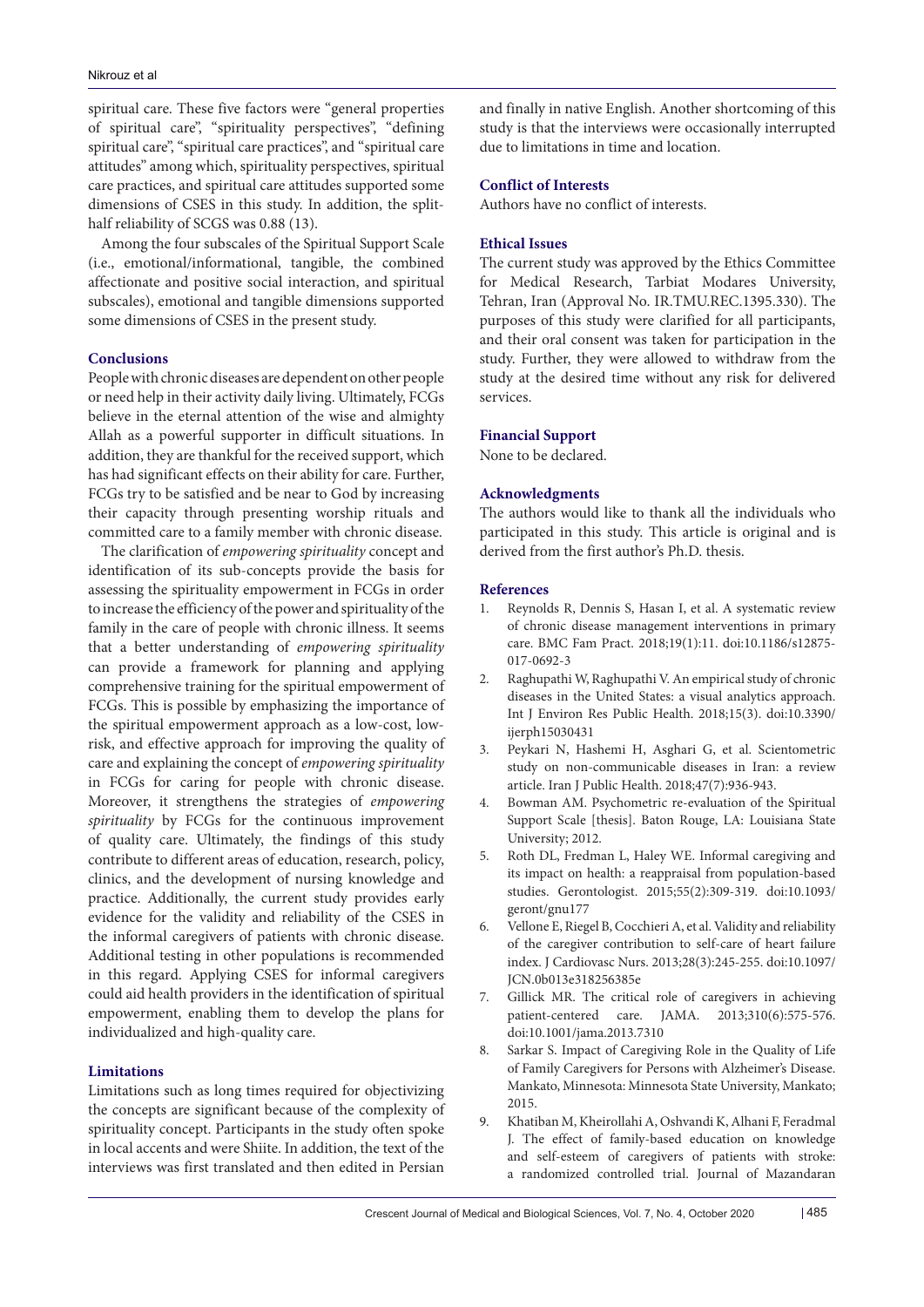University of Medical Sciences. 2014;23(110):244-250. [Persian].

- 10. Wimo A, Jonsson L, Zbrozek A. The Resource Utilization in Dementia (RUD) instrument is valid for assessing informal care time in community-living patients with dementia. J Nutr Health Aging. 2010;14(8):685-690. doi:10.1007/ s12603-010-0316-2
- 11. Souza ÉN, de Oliveira NA, Luchesi BM, Gratão ACM, de Souza Orlandi F, Pavarini SCI. [Relationship between hope and spirituality of elderly caregivers]. Exto Contexto Enferm. 2017;26(3):e6780015. doi:10.1590/0104- 07072017006780015
- 12. Newberry AG, Choi CW, Donovan HS, et al. Exploring spirituality in family caregivers of patients with primary malignant brain tumors across the disease trajectory. Oncol Nurs Forum. 2013;40(3):E119-125. doi:10.1188/13.onf. e119-e125
- 13. Çoban Gİ, Şirin M, Yurttaş A. Reliability and validity of the spiritual care-giving scale in a Turkish population. J Relig Health. 2017;56(1):63-73. doi:10.1007/s10943-015-0086-6
- 14. Zafarian Moghaddam E, Behnam Vashani H, Reihani T, Namazi Zadegan S. The Effect of Spiritual Support on Caregiver's Stress of Children Aged 8-12 with Leukemia Hospitalized in Doctor Sheikh Hospital in Mashhad [Persian]. Future of Medical Education Journal. 2016;6(2):19-25. doi:10.22038/fmej.2016.7511
- 15. Jeter BR. Spirituality and Psychological Well-Being Among ALS Caregivers: Hope and Perceived Stress as Mediators [thesis]. East Tennessee State Universtiy; 2016.
- 16. Ghobary Bonab B, Miner M, Proctor MT. Attachment to God in Islamic spirituality. J Muslim Ment Health. 2013;7(2):77- 104. doi:10.3998/jmmh.10381607.10380007.10381205
- 17. Mok E, Chan F, Chan V, Yeung E. Perception of empowerment by family caregivers of patients with a terminal illness in Hong Kong. Int J Palliat Nurs. 2002;8(3):137-145. doi:10.12968/ijpn.2002.8.3.10250
- 18. Jafari Poor H, Borji M, Borji M, Moslemi A. The relationship between spiritual well-being and quality of life and optimism on the staff of Arak University of Medical Sciences 2012. Health, Spirituality and Medical Ethics. 2016;3(2):8-15.
- 19. Askari R, Keyghobadi N, Jafari Nodoushan F, Rafiei S. Nurses' Attitude Toward Spiritual Care in Teaching Hospitals Affiliated to Shahid Sadoughi University of Medical Sciences. Hospital. 2017;16(3):93-101. [Persian].
- 20. Ajam Zibad H, Mohammadi Shahboulaghi F, Foroughan M, Rafiey H, Rassouli M. What is the meaning of spiritual health among older adults? a concept analysis. Educ Gerontol. 2016;42(12):795-808. doi:10.1080/03601277.201 6.1205349
- 21. Razaghi N, Rafii F, Parvizy S, Sadat Hoseini AS. Concept analysis of spirituality in nursing [Persian]. Iran Journal of Nursing. 2015;28(93):118-131. doi:10.29252/ ijn.28.93.94.118
- 22. Sadat Hoseini AS, Khosro-Panah AH, Alhani F. The concept analysis of health based on Islamic sources: intellectual health. Int J Nurs Knowl. 2015;26(3):113-120. doi:10.1111/2047-3095.12052
- 23. Sadat Hoseini AS, Alhani F, Khosro-Panah AH, Behjatpour AK. A concept analysis of nursing based on islamic sources: seeking remedy. Int J Nurs Knowl. 2013;24(3):142-149.

doi:10.1111/j.2047-3095.2013.01244.x

- 24. Creswell JW, Creswell JD. Research Design: Qualitative, Quantitative and Mixed Methods Approaches. Sage Publications; 2017.
- 25. Taheri Tanjani P, Azadbakht M. Psychometric properties of the Persian version of the activities of daily living scale and instrumental activities of daily living scale in elderly. Journal of Mazandaran University of Medical Sciences. 2016;25(132):103-112. [Persian].
- 26. Hsieh HF, Shannon SE. Three approaches to qualitative content analysis. Qual Health Res. 2005;15(9):1277-1288. doi:10.1177/1049732305276687
- 27. Ebadi A, Zarshenas L, Rakhshan M, Zareiyan A, Sharifnia S, Mojahedi M. Principles of Scale Development in Health Science. Tehran: Jamee Negar; 2017. [Persian].
- 28. Polit DF, Beck CT. Nursing Research: Generating and Assessing Evidence for Nursing Practice. 10th ed. Philadelphia: Wolters Kluwer Health; 2017.
- 29. Polit DF, Yang FM. Measurement and the Measurement of Change: A Primer for the Health Professions. Wolters Kluwer Health; 2015.
- 30. Costa Filho AM, Mambrini JVM, Malta DC, Lima-Costa MF, Peixoto SV. Contribution of chronic diseases to the prevalence of disability in basic and instrumental activities of daily living in elderly Brazilians: the National Health Survey (2013). Cad Saude Publica. 2018;34(1):e00204016. doi:10.1590/0102-311x00204016
- 31. Adib-Hajbaghery M, Akbari H. The severity of old age disability and its related factors. Feyz Journal of Kashan University of Medical Sciences. 2009;13(3):225-234. [Persian].
- 32. Ralph NL, Mielenz TJ, Parton H, Flatley AM, Thorpe LE. Multiple chronic conditions and limitations in activities of daily living in a community-based sample of older adults in New York City, 2009. Prev Chronic Dis. 2013;10:E199. doi:10.5888/pcd10.130159
- 33. Hosseini SR, Moslehi A, Hamidian SM, Taghian SA. The relation between chronic diseases and disability in elderly of Amirkola. Salmand: Iranian Journal of Ageing. 2014;9(2):80-87. [Persian].
- 34. Khorashadizadeh F, Heydari A, Heshmati Nabavi F, Mazlom SR, Ebrahimi M, Esmaili H. Development of Islamic Spiritual Health Scale (ISHS). J Pak Med Assoc. 2017;67(3):386-394.
- 35. Amiri P, Abbasi M, Gharibzadeh S, Asghari Jafarabadi M, Hamzavi Zarghani N N, Azizi F. Designation and psychometric assessment of a comprehensive spiritual health questionnaire for Iranian populations. Medical Ethics Journal. 2015;8(30):25-55. [Persian].
- 36. Haug IE. Including a spiritual dimension in family therapy: ethical considerations. Contemp Fam Ther. 1998;20(2):181- 194. doi:10.1023/A:1025077425777
- 37. Moeini M. Patients' religious beliefs in cardiac pain situations: a qualitative research. Journal of Qualitative Research in Health Sciences. 2014;3(1):104-113. [Persian].
- 38. Brabadi HA. Compare the quality of God image in depressed patients and healthy subjects. Counseling Culture and Psychotherapy. 2015;6(23):69-96. [Persian].
- 39. Alavimajd H, Khorrami Markani A, Khodayarifard M, Yaghmai F. The experience of spiritual well-being from the perspective of oncology nurses: a qualitative content